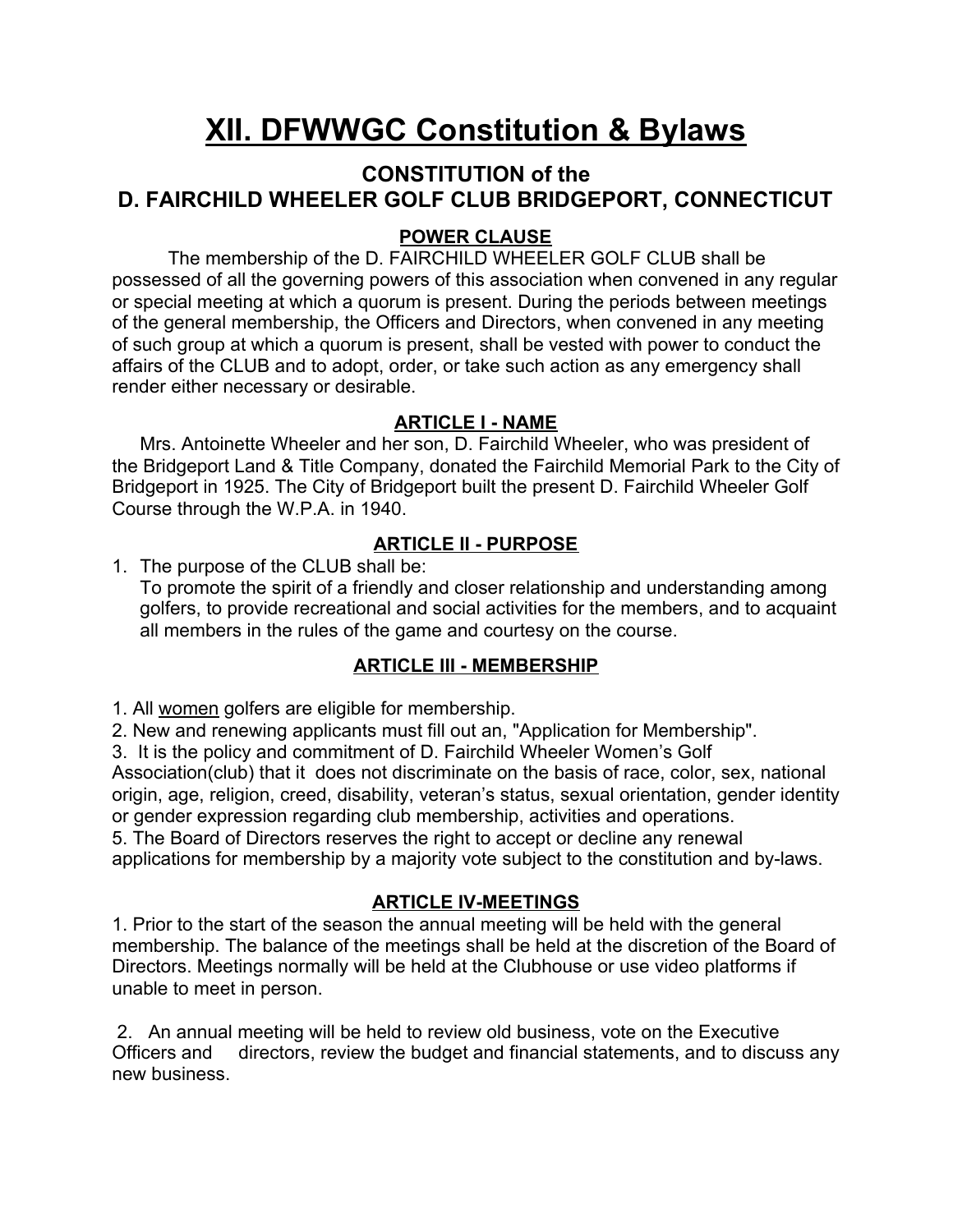3. The annual meeting shall be held for the purpose of voting in the new officers and installing the new board.

 4. At least two Board of Directors meetings shall be held during the year. The first, an organizational meeting, to be held prior to the first annual meeting of the year; others to be called by the President when necessary. For any vote, 2/3 of the board as a quorum is required.

5. Any recommendations, suggestions, questions, complaints from a member need to be first given to the President in writing. The President will then bring the issue to the Board for further discussion.

## **ARTICLE V - BOARD OF DIRECTORS**

- 1. The Officers shall consist of: President Vice President **Secretary Treasurer**
- 2. The Board of Directors shall be composed of the four elected officers listed above in item I, the Tournament Chairman, the immediate Past President **(ex-officio),** and one elected member from the general membership for a total of seven Directors. Should **the ex-officio** not be available to serve, a second member would be elected from the general membership. All Board of Director terms are for **two years.**

3. Officers shall be elected for a term of **two years,** and may be re-elected for subsequent term(s).

 4. Appointed Directors shall be appointed for a term of **two years** and may be **re-appointed for subsequent term(s).**

5. . Should an officer or director resign their position during the year, they shall forfeit their position on the Board as Director and another Club member shall be **appointed by the president** to take their place for the remaining term.

#### **ARTICLE VI - NOMINATIONS AND ELECTIONS**

- 1. The Nominating Committee shall prepare a slate of candidates, one or more for each office; plus the members to serve as Directors and shall present this slate at the annual meeting at the close of the season.
- 2. Additional nominations from the floor, for either Officers or Board members, may be made at this meeting.
- 3. Elections shall take place by ballot, if necessary, at this meeting.
- 4. The Nominating Committee shall consist of 3 members: the *ex-Officio*, an elected Board member, and a member of the general membership. Should the ex-Officio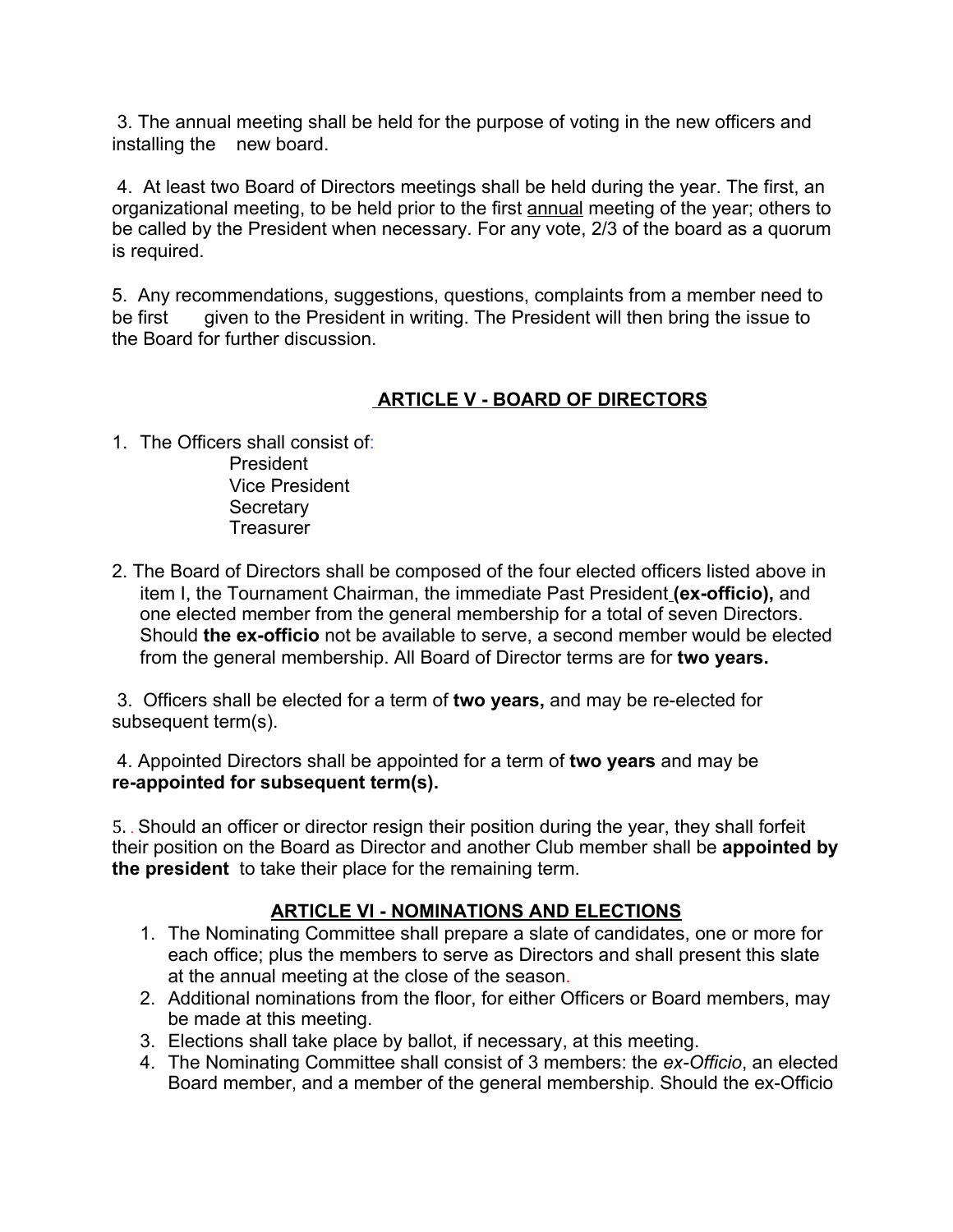not be available, the board may appoint an additional board member to serve on the committee.

#### **ARTICLE VII-DUES**

- **1.** Dues shall be determined by the Board of Directors based on the Budget prepared by the **treasurer and approved by the Board of Directors.**
- 2. Members must pay their dues by the specified deadline or be subject to a late fee.
- 3. New members are not subject to a late fee.
- 4. All members must pay their dues in order to participate in weekly or major tournaments.
- 5. Once the season has commenced, no refunds of the membership fee will be issued.

## **ARTICLE VIII - TERMINATION**

- 1. The D. FAIRCHILD WHEELER GOLF CLUB shall continue in operation unless terminated by the written vote of two-thirds of the entire **general** membership
- 2. In the event of dissolution or termination of this organization, any assets of the organization shall be donated and transferred to any reputable, charitable, or benevolent, nonprofit organization as the Board of Directors shall specify, to be used by such. No fund or asset of this organization shall, in any event, incur to private benefit or gain of any member of this organization.

## **ARTICLE IX - AMENDMENTS**

- **1.** The quorum for amending the constitution shall be thirty per cent of the **general** membership members.
- 2. This Constitution may be amended by a majority vote of a quorum as defined.

- 1. The Constitution was amended as accepted by the majority of the CLUB members on August 29, 1956.
- 2. The Constitution was amended as accepted by the majority of the CLUB members on February 25, 1958.
- 3. The Constitution was amended as accepted by the majority of the CLUB members on October 27, 1959.
- 4. The Constitution was amended as accepted by the majority of the CLUB members on January 19, 1965.
- 5. The Constitution was amended as accepted by the majority of the CLUB members on October 29, 1970.
- 6. The Constitution was amended as accepted by the majority of the CLUB members on May, 1987.\*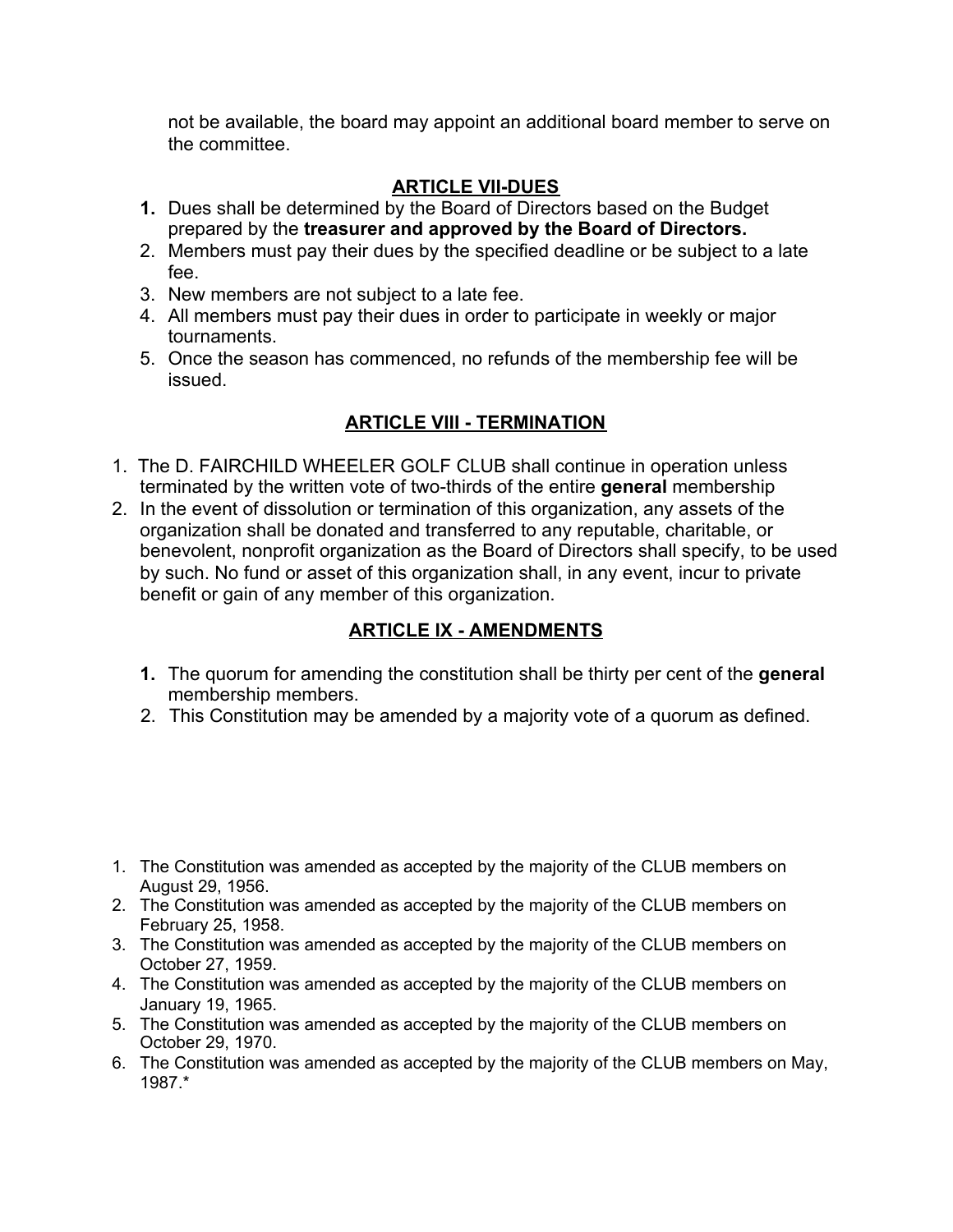- 7. The Constitution was amended as accepted by the majority of the CLUB members on November 16,1990.
- 8. The Constitution was amended as accepted by the majority of the CLUB members in May, 1995.

# **D. FAIRCHILD WHEELER GOLF CLUB BY-LAWS ARTICLE I - STATEMENT OF INCLUSION**

Members are expected to uphold conduct standards of respect, courtesy, and promote a civil and positive social environment that is supportive, friendly and free from offensive behavior. The (club) does not tolerate harassment,intimidation or bullying actions such as abusive, foul or threatening language or behavior towards any members or golf/club personnel.

Any member who believes that she or another member of the (club) has been discriminated against, intimidated or bullied is strongly encouraged to report this concern promptly to any member of the board. All reports will be treated seriously and if substantiated by a vote of the Board of Directors, prompt action will be taken, up to and including termination from the club.

# **ARTICLE II - DUTIES OF OFFICERS AND DIRECTORS**

#### **PRESIDENT**

- 1. Shall preside at all meetings and shall be the ex-officio member of all committees.
- 2. Shall conduct the meetings according to the accepted rules of parliamentary procedure.
- 3. It shall be the duty to see that the CLUB is functioning properly according to the Constitution and By-Laws.
- 4. Shall appoint all standing and special committee chairmen
- 5. Shall approve all bills in excess of \$50.00 prior to payment and verify the bank balance of the CLUB monthly.
	- 6 Shall appoint the following:
	- a. Handicap Chairman
	- b. Ringers Chairman
	- c. Tournament Chairman
	- d. Other committee chairwomen deemed necessary
	- 7. Shall be the officer in charge of the Rules Committee, as defined below, and shall call

meetings of the Committee when necessary.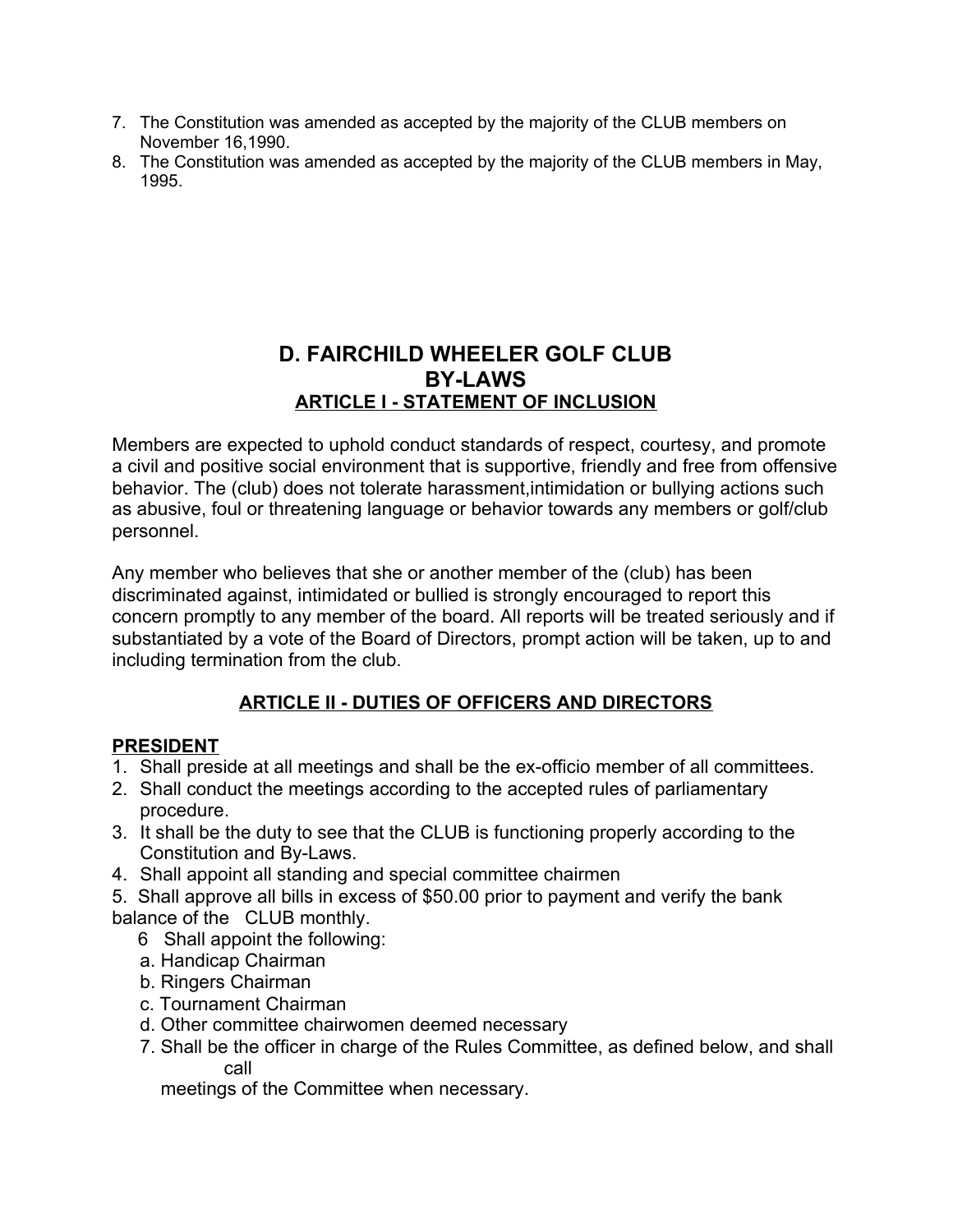## **VICE PRESIDENT**

- 1. Shall perform the duties in the absence of the President
- 2. In the event the PRESIDENT vacates the office, they shall become the ACTING President for the remainder of the term.
- 3. Shall be responsible for obtaining the report of any absent officer for presentation at the meeting.
- 4. Shall schedule general meetings.

# **TREASURER**

- 1. Shall have custody of and be responsible for all funds of the CLUB
- 2. Shall report proceeds and expenses of the CLUB and shall report proceeds and expenses of the CLUB and handle the cash and checks utilizing a checking account to conduct the CLUB's business.
- 3. Shall keep proper books of accounts which shall be available annually for the inspection by the Officers and Directors.
- 4. Before each annual meeting, they shall prepare a detailed report, in writing, of the financial affairs of the CLUB for the preceding year.
- 5. Shall prepare a roster of all paid members and submit it to the Board of Directors
- 6. Shall prepare a Budget prior to the start of each season and submit it to the Executive Officers for approval. Once the Executive Officers approve, it shall be voted on by the general membership. Should circumstances dictate a revision of the budget, it may be revised by a vote of the board of directors.

# **SECRETARY**

- 1. Shall record the minutes of the meetings and read them at the next meeting; also, record and may read the minutes of all special meetings of the Officers and Board of Directors.
- 2. Shall give a copy of the last minutes to the President in order to proceed with any old business. They shall also record the TREASURER'S report of the balance in the treasury in the minutes. .

3. Shall disseminate a copy of the annual meeting minutes to the general membership as soon as practical.

4. Shall maintain an up-to-date mailing list of members, conduct the correspondence of the CLUB, and keep records of such correspondence

# **BOARD OF DIRECTORS**

- 1. BOARD OF DIRECTORS shall be defined under Item 3, Article V.
- 2. They shall decide the CLUB'S policies and methods of conducting business.
- 3. They shall be available at any time to give advice if called upon by any CLUB member.
- 4. They shall have the power to elect a member to fill any vacancies occurring on the BOARD OF DIRECTORS during the year.

*5. They shall have the power to review and take corrective actions regarding a member's conduct which, in the opinion of the Board, is deemed to be in violation of the by-laws, other rules, or negatively impacts the club or its members.*